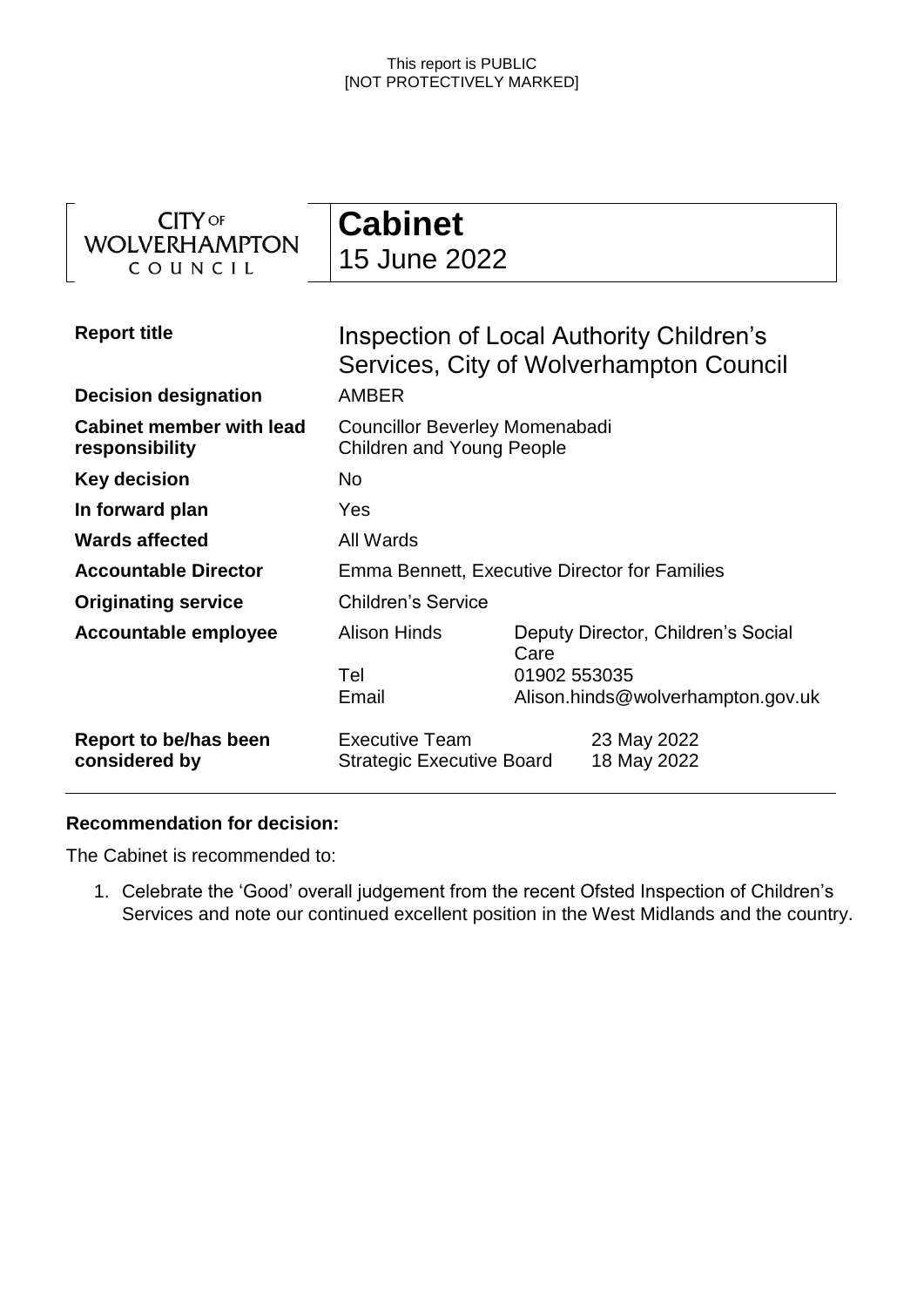## **1.0 Purpose**

1.1 This report provides an update on the outcome of the recent Ofsted inspection of Children's Services and details actions required for improvement.

## **2.0 Background**

- 2.1 The inspection by Office for Standards in Education, Children's Services and Skills (Ofsted) of Children's Services took place between 21 March and 1 April 2022. The inspection was conducted under the Inspection of Local Authority Children's Services (ILACS) Framework. This inspection was a short inspection lasting two weeks as we had previously been inspected by Ofsted in 2017 and found to be Good. Previously inspected authorities graded as Good overall receive a short inspection of two weeks as opposed to a standard four-week inspection.
- 2.2 The ILACS inspection covers the experience and progress of children who need help and protection, the experience and progress of children in care and care leavers, and the impact of leaders on social work practice with children and families. All these areas receive a separate grading with an additional grade for overall effectiveness.
- 2.3 The inspection team led by Her Majesty's Inspector (HMI) Andy Waugh undertook preparatory work for the first week commencing 21 March and were on site in Wolverhampton for the second week beginning 28 March.
- 2.4 As part of their preparatory work the inspectors read and analysed a wealth of information available to them through national data collection sources but also information that we sent to them as part of the ILACS framework requirements, including our Self Evaluation Framework (SEF). They also received case information from a selection of children's files recently audited in Wolverhampton.
- 2.5 During their second week on site, they chose a number of children and arrangements were made for them to meet with children's social workers and young person's advisors. Additionally, they met with key colleagues responsible for the management oversight and delivery of certain areas of practice.
- 2.6 An Education and a Regulatory inspector joined the team for one day They focussed on: the educational experience and progress of our children in care and the arrangements for children missing education; and the impact of our fostering service and adoption service (through our regional Adoption Agency Adoption@Heart).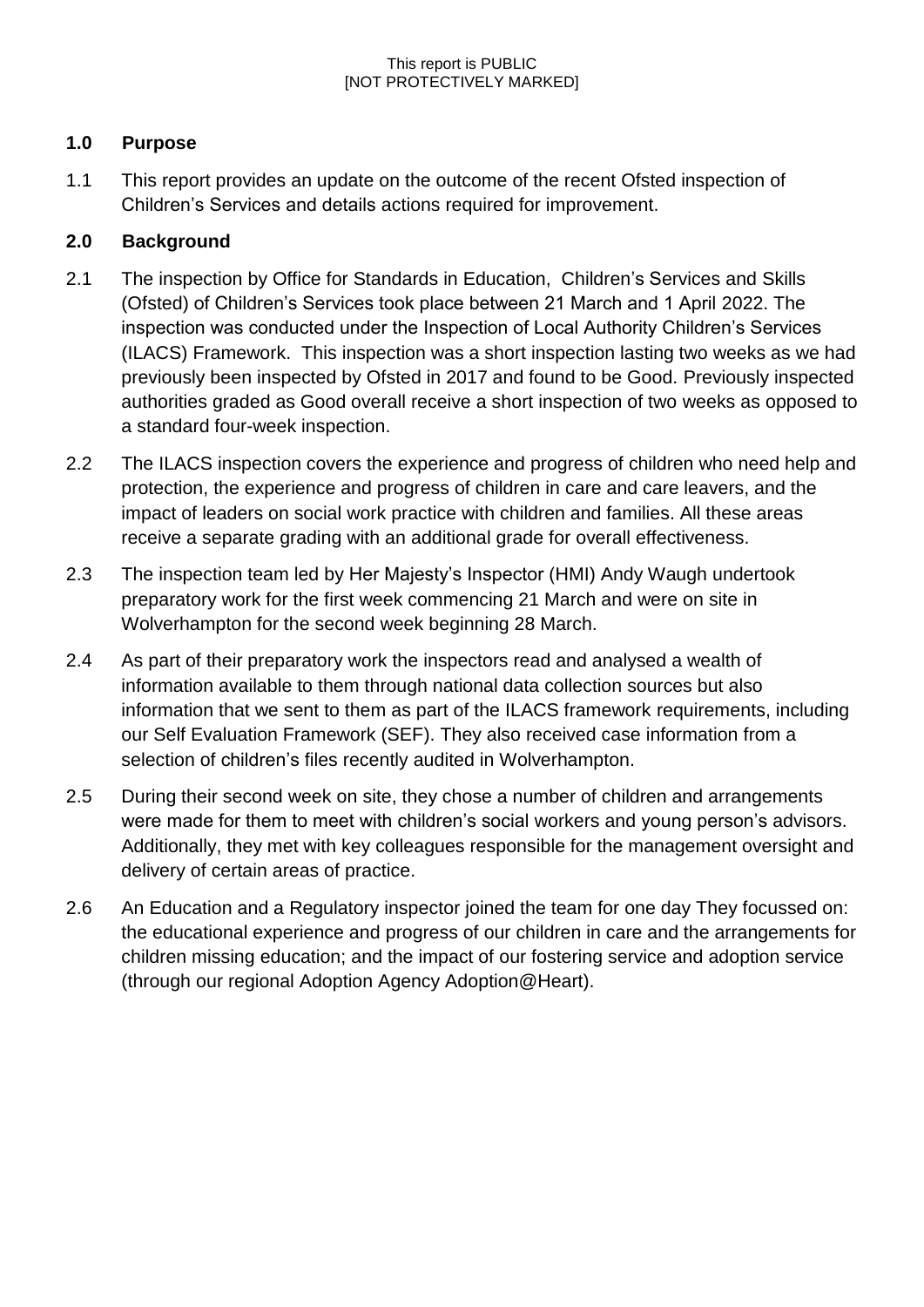### **3.0 Outcome of the Children's Service Inspection:**

3.1 The table below shows the outcome of the inspection with gradings.

| <b>Judgement</b>                                                            | <b>Grade</b> |  |
|-----------------------------------------------------------------------------|--------------|--|
| The impact of leaders on social work<br>practice with children and families | Outstanding  |  |
| The experiences and progress of<br>children who need help and protection    | Good         |  |
| The experiences and progress of<br>children in care and care leavers        | Good         |  |
| <b>Overall effectiveness</b>                                                | Good         |  |

- 3.2 These gradings demonstrate the overall improvement in services delivered to children and families in the city. Services for children and families in the City of Wolverhampton needing help and protection have improved and are now good.
- 3.3 There is outstanding practice in relation to care leavers, with services for children in care remaining good.
- 3.4 Since the previous inspection in 2017, inspectors noted that senior leaders have led a relentless drive to improve services, this has led to innovative social work practice. This work continues, underpinned by senior leaders' determination to keep improving the experiences and outcomes for all children in the city.
- 3.5 Wolverhampton are the second highest performing local authority in the wider West Midlands, second only to Telford and Wrekin and one of only two councils that has achieved 'Good' in the West Midlands Combined Authority (WMCA). 12 of the 14 wider West Midlands LA's and five of the seven WMCA councils have now been inspected under the current regime of Inspections of Local Authority Children's Services (ILACS).
- 3.6 Wolverhampton is the only local authority in the WMCA to achieve an 'Outstanding' in any of the sub-judgement categories.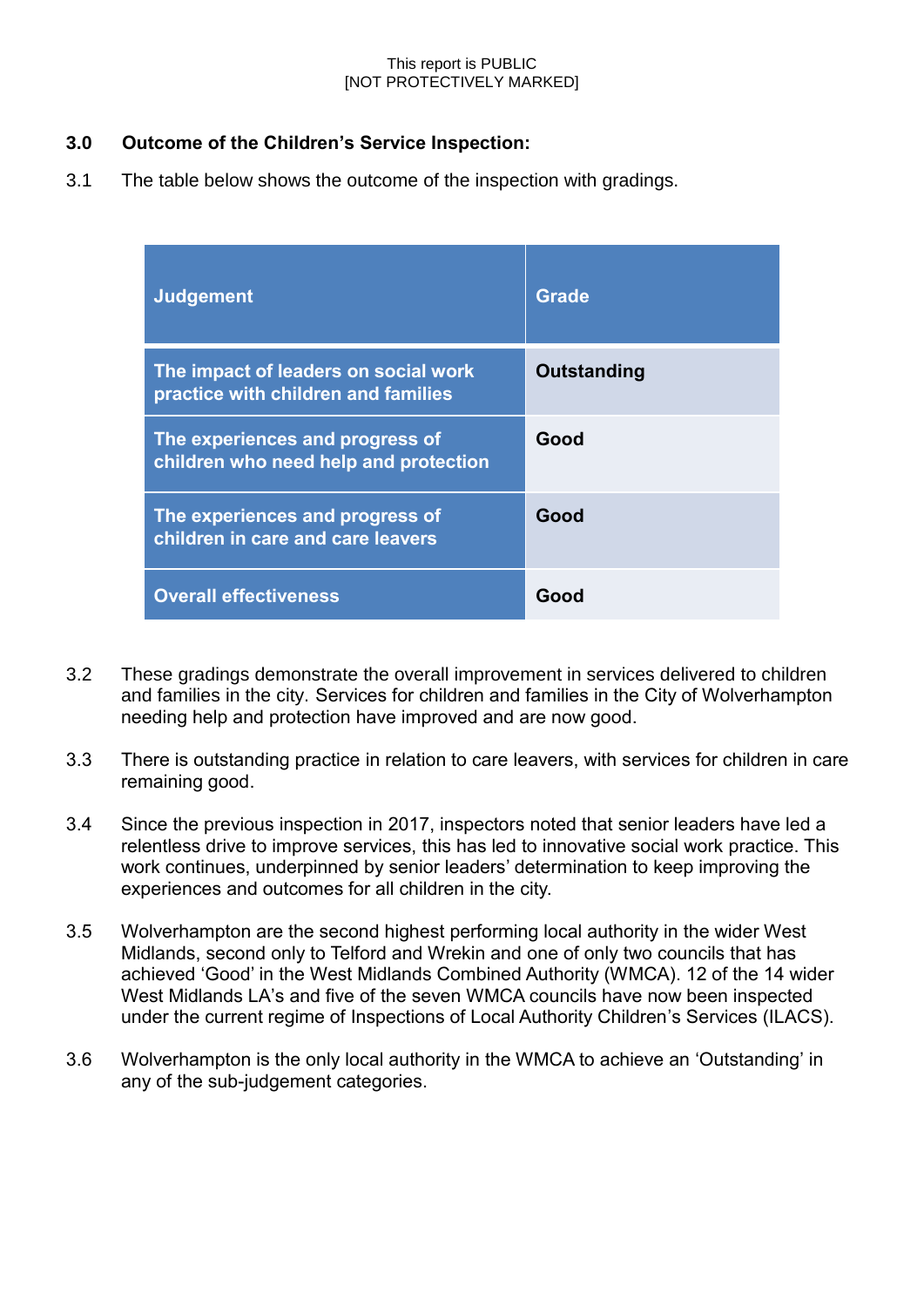## **Overall and sub-judgement ratings for West Midlands Authorities**



# **Overall and sub-judgement ratings for West Midlands Combined Authorities**



3.7 133 local authorities have now been inspected under the current ILACS framework, 15% have achieved 'Outstanding' and 39% have achieved a rating of 'Good'.

| <b>Current Rating / Position</b> | <b>Number of</b><br><b>Councils</b> | % of those<br>inspected |
|----------------------------------|-------------------------------------|-------------------------|
| Outstanding                      | 20                                  | 15.0%                   |
| Good                             | 52                                  | 39.1%                   |
| Requires Improvement             | 43                                  | 32.3%                   |
| Inadequate                       | 18                                  | 13.5%                   |

- 3.8 The summary of findings of this Wolverhampton's inspection are as follows:
	- A strength-based practice model is supporting social workers to make good decisions for children, which enables the majority of children to receive the right help at the right time.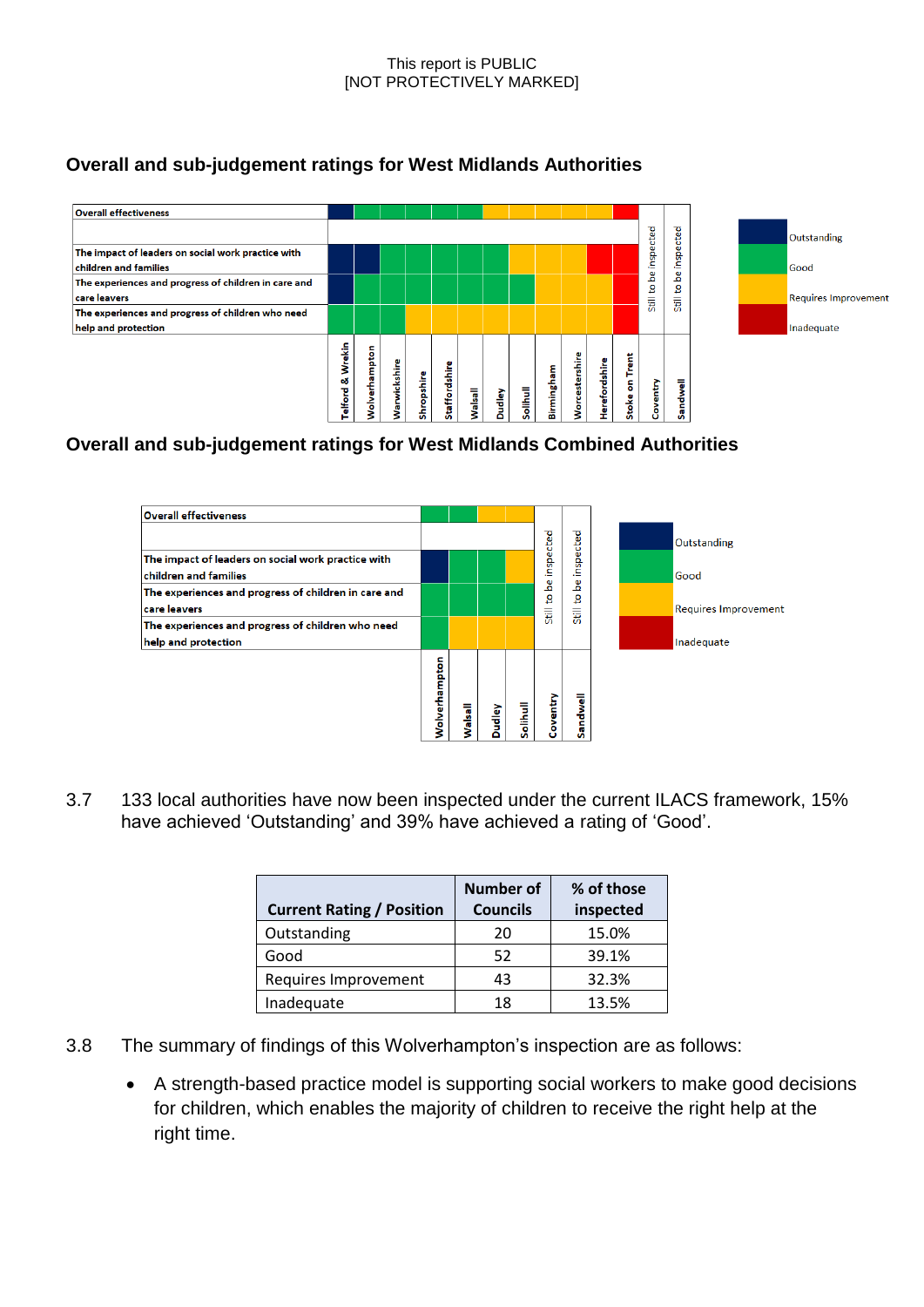- This is underpinned by a strong corporate and political commitment through additional financial investment, which allows for the development of innovative projects that make a positive difference for children.
- The COVID-19 pandemic has not prevented the development of services and has enhanced relationships with partners.
- Children increasingly receive interventions through an embedded early help offer, which has reduced the number of children requiring statutory services.
- A mostly stable permanent workforce, along with manageable caseloads, enables positive relationships to be built with children and families.
- Several successful projects, such as Power2 and the House Project, have had a positive impact on children, diverting them away from risks of exploitation and supporting them to live independently.

## **4.0 Recognition of innovative, good and improved practice:**

## **The experiences and progress of children who need help and protection**

- 4.1 MASH24 (the Multi-Agency Safeguarding Hub) has effective systems for accepting and processing information to ensure accurate identification of risks to children and adults.
- 4.2 Children benefit from comprehensive early help assessments.
- 4.3 Children at risk of exploitation in Wolverhampton are benefiting from effective, prompt and careful consideration of their risks and needs and receive high-quality, intensive support to successfully reduce risk.
- 4.4 Children's assessments are analytical and effective in identifying risks and needs and management oversight of assessments is strong.
- 4.5 Children benefit from effective planning.
- 4.6 Social workers visit children frequently and build trusting relationships.
- 4.7 Disabled children have social workers who understand their needs well.

## **Experience and progress and children in care and care leavers**

- 4.8 When children do come into care, they benefit from effective social work practice, supported by constructive management oversight and a clear focus on early permanence planning.
- 4.9 Children benefit from timely applications to the family court. Assessments, statements and care plans are of a good quality.
- 4.10 Social workers spend meaningful time with children and build positive relationships. Creative direct work with children enables them to understand their experiences.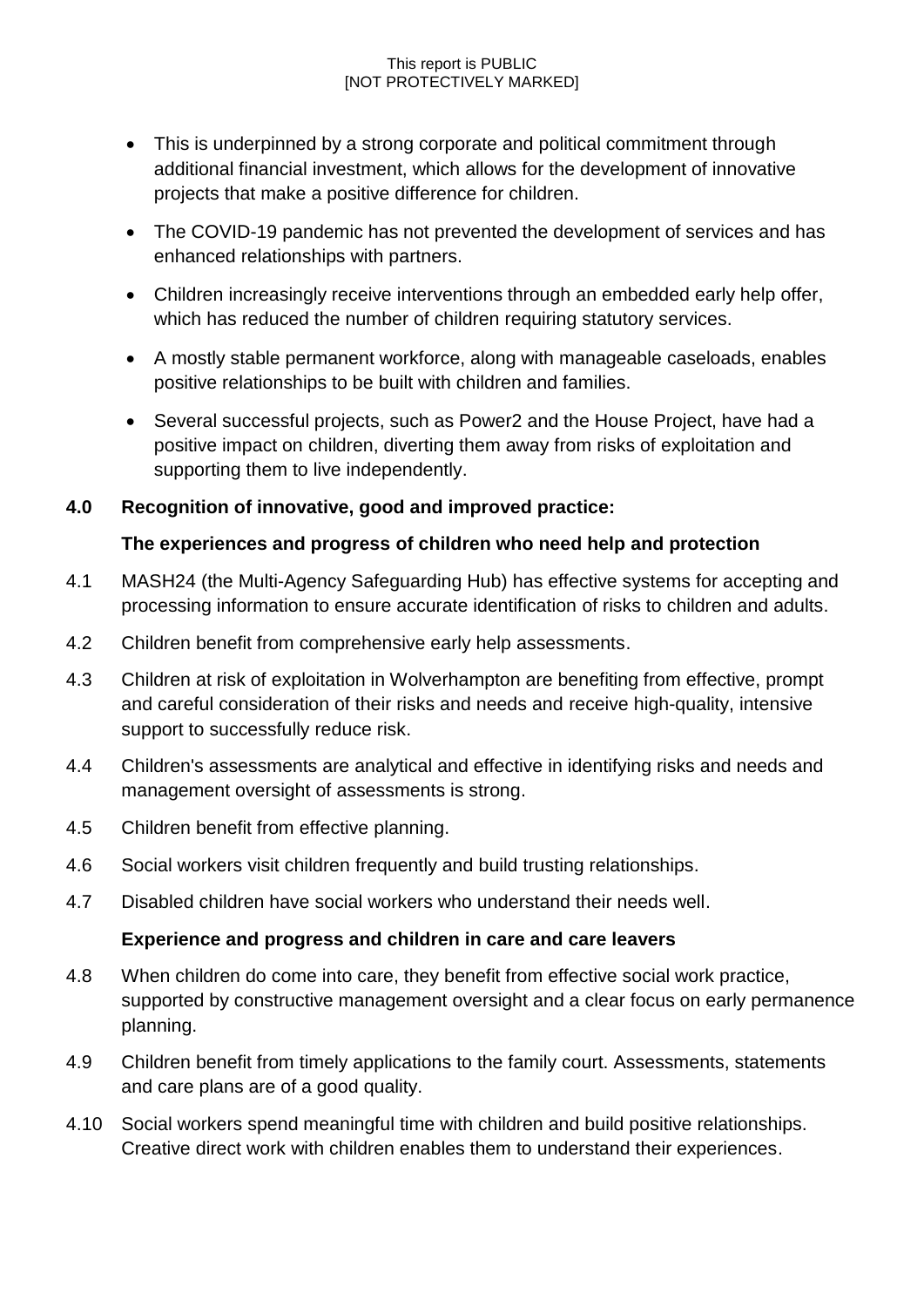- 4.11 Children are supported and encouraged to attend their reviews. Their voices help inform their plans, which helps them progress with their independence and aspirations.
- 4.12 Achieving permanence is a priority.
- 4.13 Children in care who are preparing for independence receive effective support to move on to independence.
- 4.14 Most children in care live in foster homes. Placement stability for children is strong. Children live with carers who understand their needs and promote their health and wellbeing.
- 4.15 Care leavers benefit from high-quality services that make them feel valued and listened to. They experience positive and trusting relationships with tenacious and highly dedicated personal advisers (YPAs). Young people consistently told inspectors that their YPAs are significant people in their lives, that their YPAs don't give up on them and that they could not have succeeded without them.
- 4.16 Young people in custody receive an excellent service through the Always Hope project.
- 4.17 Young people are introduced to their YPA at the age of 15 years and nine months, enabling the development of strong relationships.
- 4.18 The care leavers independent collective and the Children in Care Council are a force for change and are fully integrated into commissioning, tendering, strategic overview, the corporate parenting board and interviews for all social work posts at all levels.
- 4.19 Pathway plans are regularly updated. They include reference to the local offer to ensure that young people understand the support and entitlements available. PAs prioritise young people's culture and identity when understanding their experiences and worries, to bolster resilience and challenge discrimination. PWPs are written to, and in collaboration with, young people, with clear objectives and measures of success.
- 4.20 Most young people are engaged in education, employment or training (EET). This is against a backdrop of poverty, high local unemployment and the COVID-19 pandemic.
- 4.21 The housing offer and associated commissioning is an area of significant strength in Wolverhampton. In partnership with local providers, care leavers have a range of housing options, from carefully scrutinised supported accommodation and emergency options through to independent living.

## **The impact of leaders on social work practice with children and families**

4.22 Leaders at all levels have continued to drive forward improvements, which has resulted in the delivery of consistently good-quality services that meet the needs of children and families.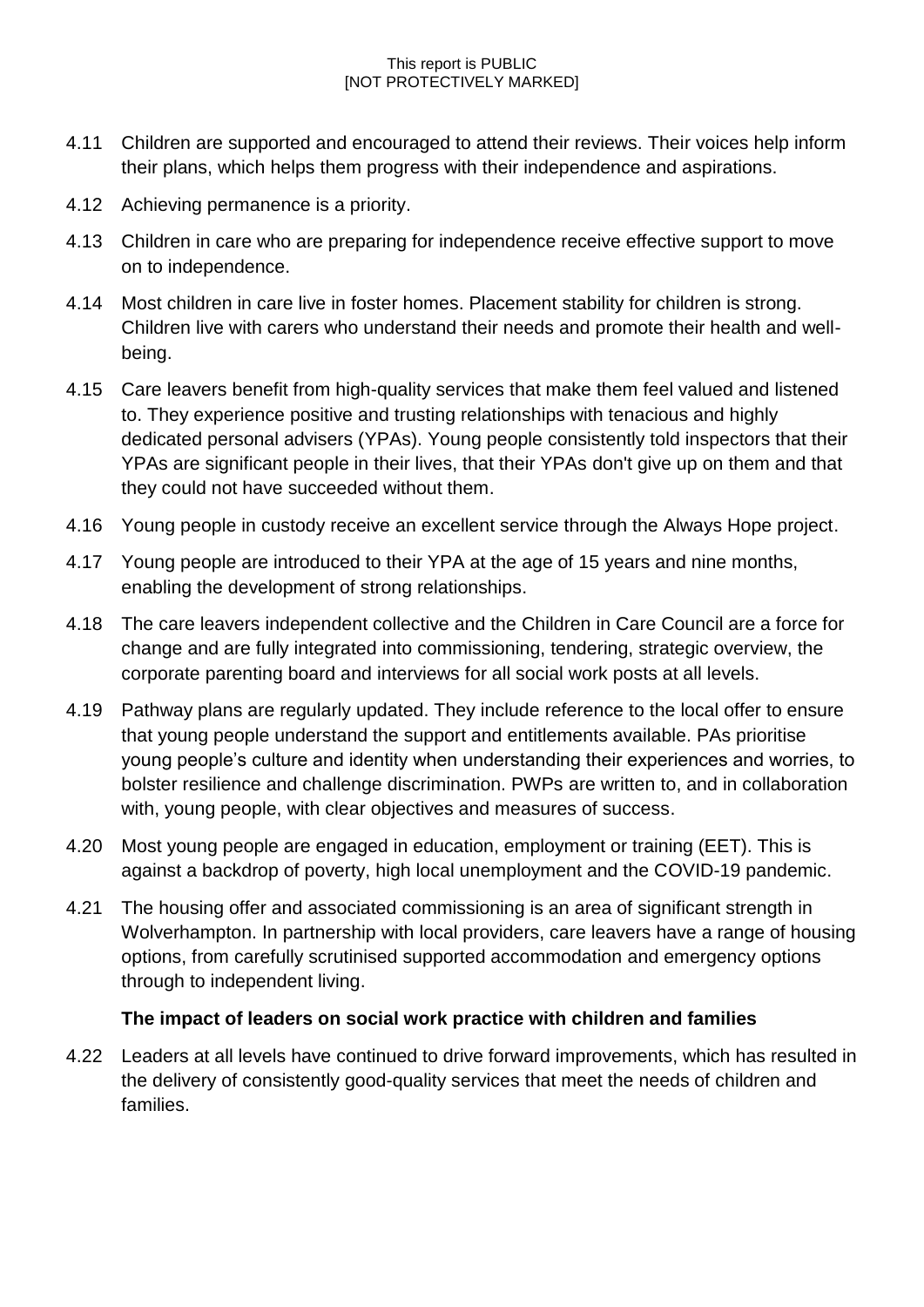- 4.23 Senior leaders show determination and insight into how they use learning to constantly challenge themselves and improve services. At a strategic and corporate level, children's needs are prioritised.
- 4.24 An aspirational transformation programme, supported by substantial financial investment, has been embedded and has improved services and practice. This is having a tangible impact on improving the experiences for vulnerable children and families.
- 4.25 Creative projects are now established services and are effective in supporting children and families at the right time. These include: the innovative MASH24; the multi-agency exploitation hub and Power2 team, helping to support and divert children away from being exploited; and the House Project, which is highly effective in supporting young people to successfully live independently.
- 4.26 Staff consistently described feeling valued and well supported by managers and senior leaders, including during the COVID-19 pandemic.
- 4.27 Leaders and managers continue to encourage the strength- and relationship-based restorative social work model and, as a consequence, there has been a significant reduction in the number of children requiring statutory interventions.
- 4.28 Senior leaders have been relentless in engaging partners effectively, which has resulted in strong and effective strategic partnerships.
- 4.29 Children, families and workers benefit from leaders who are committed to co-production and who incorporate their views when developing services. The Children in Care Council is routinely engaged in shaping new services.
- 4.30 Elected members are committed to and prioritise the needs of vulnerable children in the city.
- 4.31 Senior leaders know themselves very well and endeavour to meet the needs of children and families through high-quality effective services. They have a comprehensive understanding of the strengths and weaknesses of the service, which has led to a culture that is open to challenge and learning.

## **5.0 Five areas of improvement**

- 5.1 The arrangements for tracking and monitoring children who are missing from education.
- 5.2 The recording of return home interviews to identify wider patterns and trends.
- 5.3 The virtual school should improve the quality of PEP's and address the persistent absence for some children in care.
- 5.4 The virtual school needs to ensure that children in care receive career advice earlier so they can make better informed decisions about their futures.
- 5.5 The quality of information provided to 16 and 17 year old homeless children about their rights and entitlements including to become looked after.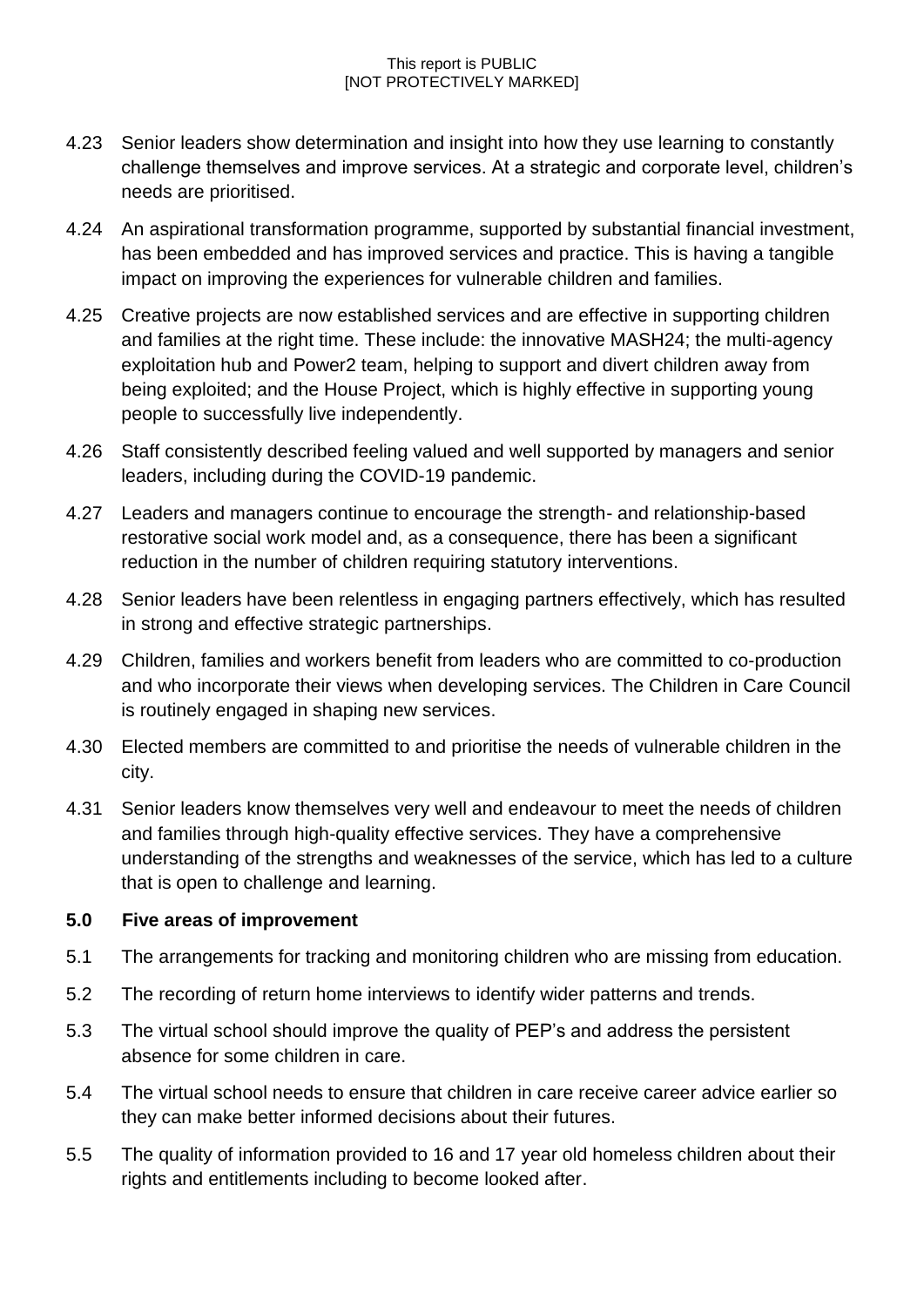### **6.0 Next Steps**

- 6.1 Action plan to progress recommendations to be submitted to Ofsted by 26 August 2022.
- 6.2 Progression of actions to be monitored by Children's Social Care Leadership team.

### **7.0 Reasons for decision(s)**

7.1 Cabinet are asked to note the outcome of the inspection of our Children's Service, with overall effectiveness being grade as Good with outstanding and innovative areas of practice. It is strong external assurance that our children and young people in the city are being safeguarded and cared for.

### **8.0 Financial implications**

- 8.1 There are no direct financial implications as a result of this report.
- 8.2 Any costs associated with the recommendations will be met from within existing budgets in Children's Services and Education. [JG/31052022/X]

### **9.0 Legal implications**

9.1 There are no direct legal implications arising from the report. [TC/31052022/A]

## 10.0 **Equalities implications**

- 10.1 The work of children's services is to provide the right level of support to children young people and their families at the right time, strengthening opportunities for children to live within their own family whilst supporting improved outcomes for children and young people.
- 10.2 The Ofsted report reflects positively through innovation and good practice that children are receiving the right support to meet their individual needs.
- 10.3 Inspectors noted that for children referred through MASH24 their identity, including culture, race, and how identity applies to presenting concerns, is routinely considered. They also noted that unaccompanied asylum-seeking children, who are supported into accommodation are wherever possible placed in placements that meet their religious and cultural needs.
- 10.4 Inspectors found that disabled children have social workers who understand their needs well and work creatively to seek their views using a variety of tools to support children's communication needs. Where disabled children are at risk of harm, risks and needs are well understood and responded to effectively.

## **11.0 All other implications**

11.1 There are no other implications to be considered.